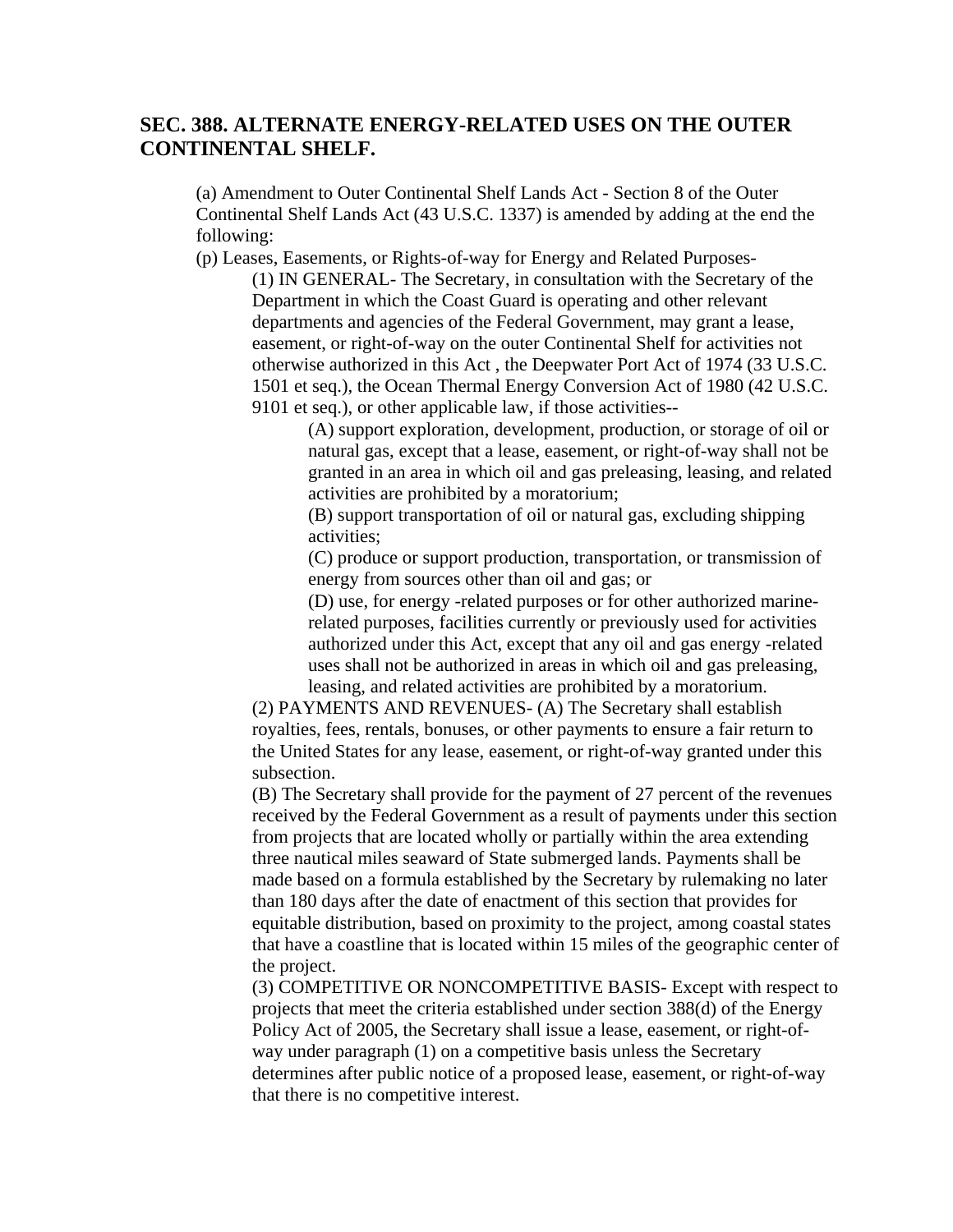(4) REQUIREMENTS- The Secretary shall ensure that any activity under this subsection is carried out in a manner that provides for--

(A) safety;

(B) protection of the environment;

(C) prevention of waste;

(D) conservation of the natural resources of the outer Continental Shelf;

(E) coordination with relevant Federal agencies;

(F) protection of national security interests of the United States;

(G) protection of correlative rights in the outer Continental Shelf;

(H) a fair return to the United States for any lease, easement, or rightof-way under this subsection;

(I) prevention of interference with reasonable uses (as determined by the Secretary) of the exclusive economic zone, the high seas, and the territorial seas;

(J) consideration of--

(i) the location of, and any schedule relating to, a lease, easement, or right-of-way for an area of the outer Continental Shelf; and

(ii) any other use of the sea or seabed, including use for a fishery, a sealane, a potential site of a deepwater port, or navigation;

(K) public notice and comment on any proposal submitted for a lease, easement, or right-of-way under this subsection; and

(L) oversight, inspection, research, monitoring, and enforcement relating to a lease, easement, or right-of-way under this subsection.

(5) LEASE DURATION, SUSPENSION, AND CANCELLATION- The Secretary shall provide for the duration, issuance, transfer, renewal, suspension, and cancellation of a lease, easement, or right-of-way under this subsection.

(6) SECURITY- The Secretary shall require the holder of a lease, easement, or right-of-way granted under this subsection to--

(A) furnish a surety bond or other form of security, as prescribed by the Secretary;

(B) comply with such other requirements as the Secretary considers necessary to protect the interests of the public and the United States; and

(C) provide for the restoration of the lease, easement, or right-of-way. (7) COORDINATION AND CONSULTATION WITH AFFECTED STATE AND LOCAL GOVERNMENTS- The Secretary shall provide for coordination and consultation with the Governor of any State or the executive of any local government that may be affected by a lease, easement, or rightof-way under this subsection.

(8) REGULATIONS- Not later than 270 days after the date of enactment of the Energy Policy Act of 2005, the Secretary, in consultation with the Secretary of Defense, the Secretary of the Department in which the Coast